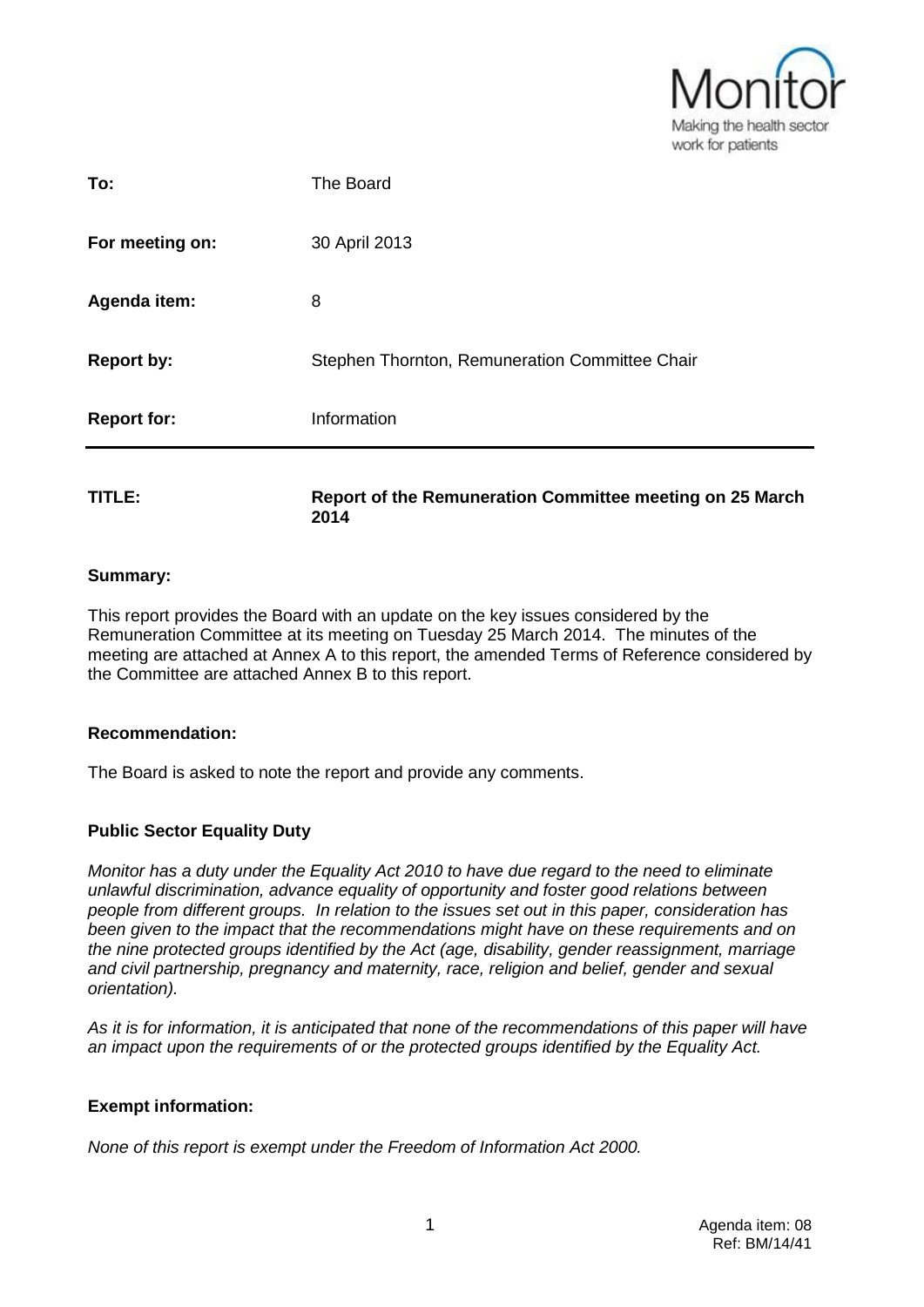# **Background**

1. The Chair of Remuneration Committee is required to report on its work to the Board after every meeting of the Committee. This report higlights the key issues considered by the Committee. The minutes of the meeting are attached as the annex to this report.

### **Issues**

### VFM Pay Framework

- 2. The Committee considered the implications of the Very Senior Manager (VSM) Pay Framework for Monitor. The Department of Health (DH) introduced the VSM Pay Framework in May 2012. This determines both pay and terms of employment and is applied to all senior leadership roles reporting into an Arms Length Body (ALB) Chief Executive and those roles with a VSM job-evaluated salary in excess of £142,000pa. Recently the DH held an ALB Chair/Non Executive Director seminar on the "remuneration of top teams" which I and Fiona Knight, Monitor's Executive Director of Organisation Transformation, attended.
- 3. Monitor and, it seems other ALBs, has identified a number of historical anomalies arising from the application of the VSM pay framework. There are also a number of issues with regard to the way in which the framework is administered. The Remuneration Committee considered it appropriate that the question should be discussed further with other ALBs to see whether it should be raised formally with DH.
- 4. The Remuneration Committee provided a steer with regard to a number of the historical anomalies that Monitor was experiencing with regard to the VSM Pay Framework.

### Pay and Reward Strategy

- 5. The Committee provided a steer with regard to the implementation of the 1% annual uplift permitted for public sector workers. Remuneration Committee members suggested that, pending the further development of Monitor's performance appraisal system, consideration should be given to all eligible staff receiving a 1% salary increase.
- 6. Committee members also asked for work to be undertaken on the development of a recognition strategy. The Committee was keen for this to encompass non-financial rewards as well as possible remuneration increases. In principle the Committee was content with the concept of a long service award, but asked for this to be incorporated into the wider recognition strategy.

### Operation of the Remuneration Committee

- 7. The Committee also looked at its Terms of Reference and a small number of proposed amendments to reflect the change to Monitor's governance, in light of the appointment of an interim Chairman. The updated Terms of Reference are attached as Annex B to this report.
- 8. The annual report of the Committee will be provided to the Board as part of the organisation's annual report.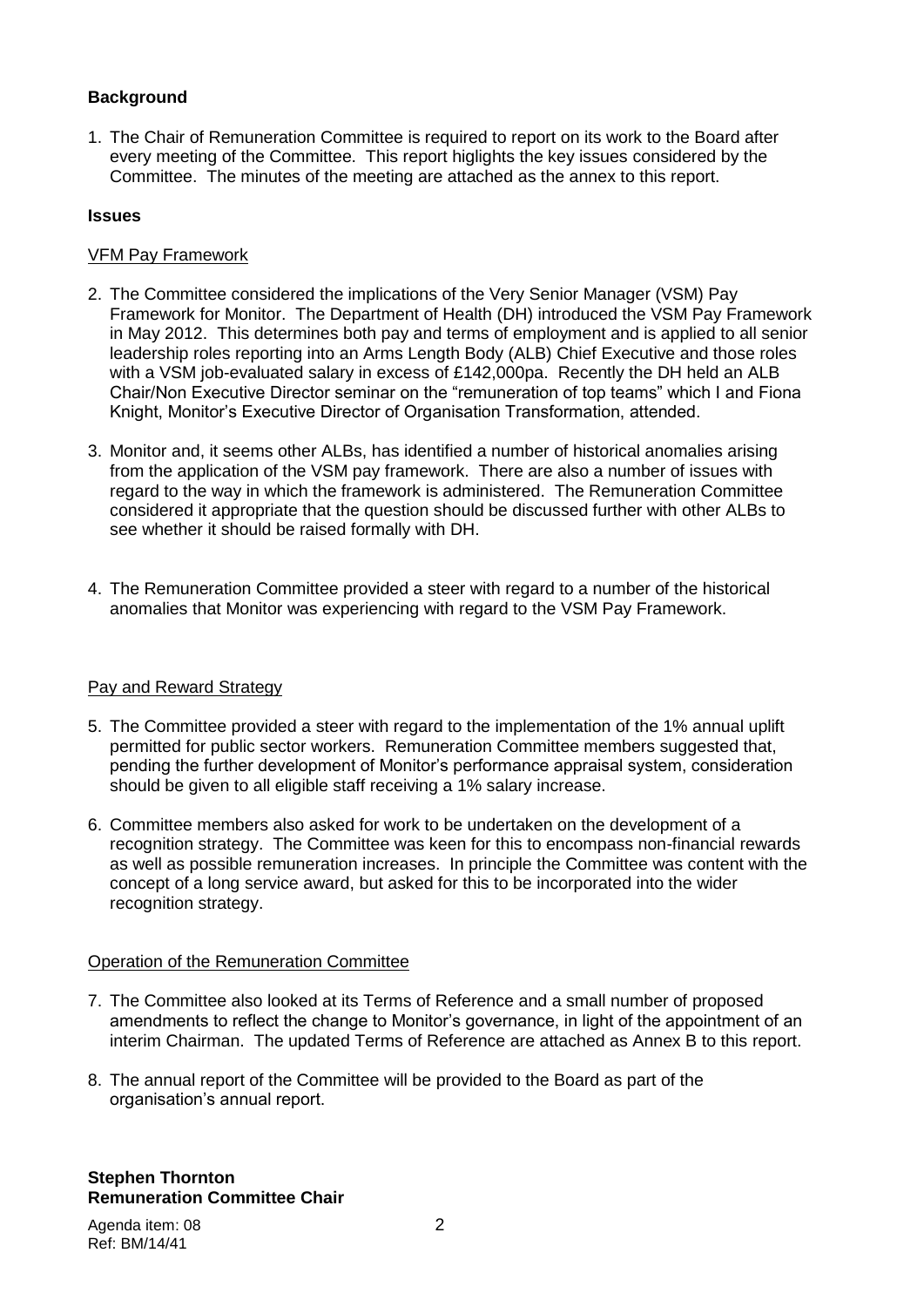

## **ANNEX A**

#### **MINUTES OF A MEETING OF THE REMUNERATION COMMITTEE HELD ON TUESDAY 25 MARCH 2014 AT 4.30pm AT 4 MATTHEW PARKER STREET, LONDON SW1H 9NP**

#### **Present:**

Stephen Thornton, Deputy Chairman (Chair) Heather Lawrence, Non Executive Director Keith Palmer, Non Executive Director

#### **In attendance:**

David Bennett, Chief Executive Joan Hanham, Chairman Philippa Harding, Board Secretary Fiona Knight, Executive Director of Organisation Transformation

#### **1. Welcome and apologies**

1.1 No apologies were received.

### **2. Declarations of interest**

- 2.1 No interests were declared.
- **3. Minutes and matters arising from the meeting held on: (i) Wednesday 24 July 2013 (RC/14/02(i)); and (ii)Monday 2 September 2013 (RC/14/02(ii))**
- 3.1 The minutes were considered and agreed. There were no matters arising that were not covered elsewhere on the agenda.

### **4. VSM Pay Framework (RC/14/03)**

- 4.1 Remuneration Committee members considered the report which provided an update on matters pertaining to the Very Senior Managers (VSM) Pay Framework that had arisen since the meeting of the Remuneration Committee on Wednesday 24 July 2013.
- 4.2 Fiona Knight and Stephen Thornton had recently attended a seminar hosted by the Department of Health (DH) for its Arms Length Body (ALB) Chairs and Non-Executive Directors on "remuneration of top teams". The Committee was provided with an oral update on the issues discussed at this seminar. It was noted that a number of ALBs continued to experience certain historical anomalies as a result of the application of the VSM Pay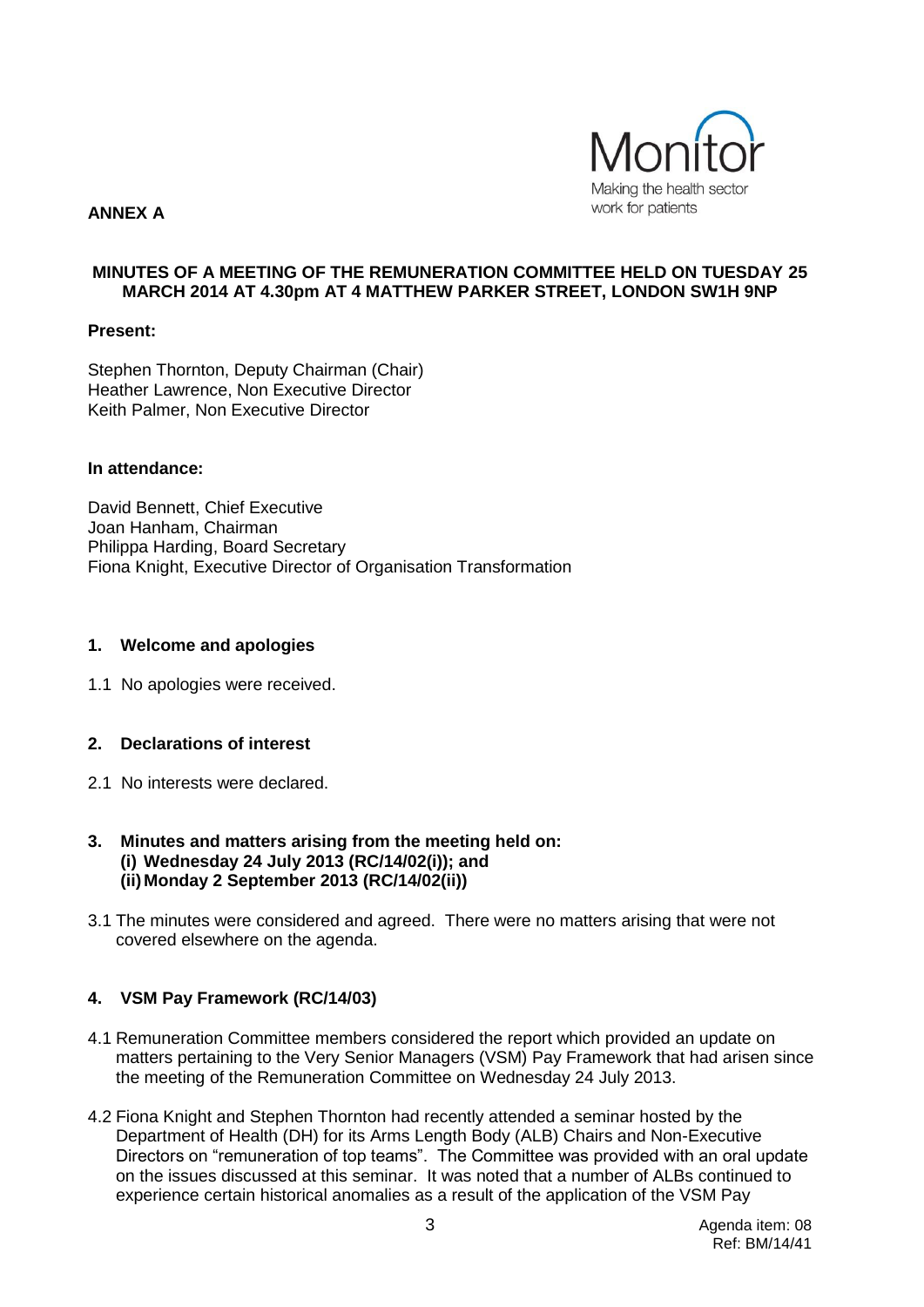Framework across all DH ALBs. There were also a number of shared concerns with regard to the manner in which the Framework was being administered. The importance of addressing these issues was emphasised. In light of this it was proposed that other DH ALBs should be contacted formally to determine whether they had the same concerns as Monitor and whether a formal submission should be made to the DH in relation to these. **ACTION: FK,ST**

- 4.3 The Committee expressed its continued support in respect of Monitor pressing for a resolution on the administrative issues it was experiencing with regard to the recruitment of senior individuals from the NHS and more generally.
- 4.4 Consideration was given to the question of pay protection. The Remuneration Committee was content that there was currently no requirement for Monitor to have a formal policy on pay protection, noting that the matter should be kept under annual review, or sooner should any organisational design work indicate that such principles may be required. The Committee considered it appropriate that the two cases of pay protection identified in the paper should be made to the DH on the basis that they should be indefinite entitlements. The individuals affected were considered to be key to the organisation's successful operation.
- 4.5 The Committee was supportive of the job re-evaluation request set out in the paper. It was confirmed that available "total package" comparisons for all VSMs should be submitted for consideration at a future meeting.

### **ACTION: FK**

4.6 Remuneration Committee members considered the question of whether performance related pay (PRP) awards should be made for the year ending 2012/13. In light of the fact that staff who were not VSMs would not have received any PRP for the year in question, the small sums involved, the potential divisiveness and the call for leaders to show pay restraint, the Remuneration Committee considered that it would not be appropriate for any individual PRP awards to be made to VSMs for the 2012/13 year. The Committee confirmed that it did not consider the PRP awards available through the VSM Pay Framework to be appropriate for use at Monitor and suggested that instead, work should be undertaken to determine whether the resources available might be used to address historical pay anomalies instead. **ACTION: FK**

# **5. Pay Strategy (RC/14/04)**

- 5.1 Fiona Knight introduced the paper which provided an update on Monitor's pay strategy since a proposal was last put to the Remuneration Committee in March 2013 and set out the proposed next steps.
- 5.2 The Committee considered the initial thinking set out in the paper with regard to the implementation of the 1% annual uplift permitted for public sector workers. It was noted that the 1% limit was based on average salary costs over a 12 month period; therefore a number of options were available other than all eligible staff receiving a 1% salary increase (such as consolidated or non-consolidated awards differentiated according to performance of grade). Remuneration Committee members suggested that, pending the further development of Monitor's performance appraisal system, consideration should be given to all eligible staff receiving a 1% salary increase.
- 5.3 With regard to the principles that Monitor should use in rewarding its staff, Remuneration Committee members requested further work to be undertaken to develop a more detailed recognition strategy. The Committee emphasised the importance of building upon the fact that recognition could extend beyond financial reward. In particular it was considered that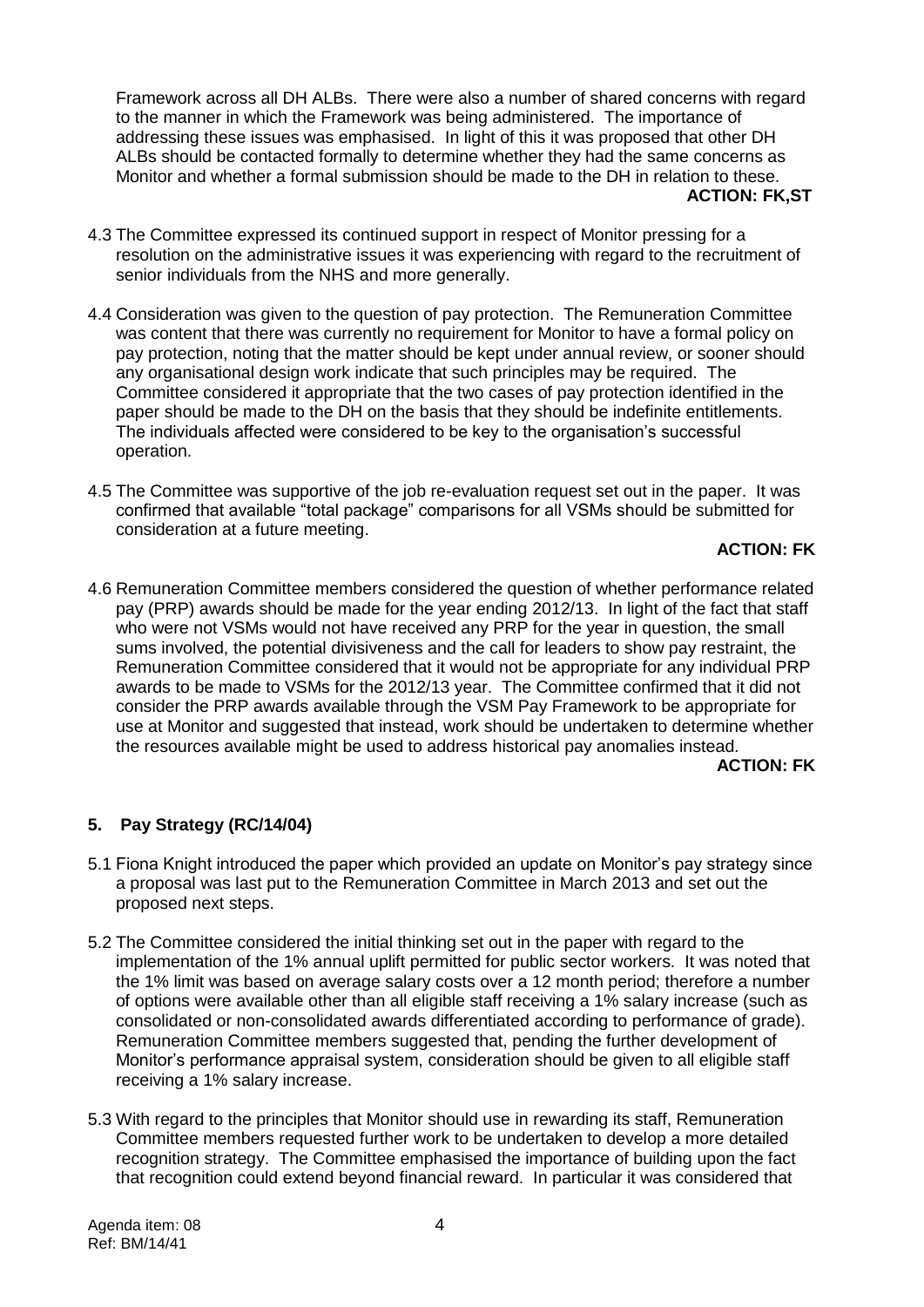any recognition strategy should focus upon rewarding exceptional performance and making a difference for patients.

### **ACTION: FK**

# **6. Long Service Awards (RC/14/05)**

- 6.1 The Committee considered the report which proposed the recognition of members of staff who had achieved ten years' of eligible service at Monitor.
- 6.2 Remuneration Committee members were content with the principle of the policy, but suggested that it should be incorporated into the wider recognition strategy commissioned by the Committee.

### **7. Review of the Terms of Reference and the operation of the Remuneration Committee (RC/14/06)**

- 7.1 Philippa Harding presented the report which provided the Committee with the outcome of a review of its decision-making and proposed a slight amendment to its Terms of Reference. The report also asked the Committee to consider an outline of its annual report, for inclusion in Monitor's draft annual report.
- 7.2 Remuneration Committee members were content with the proposed changes to the Committee's Terms of Reference. With regard to the outline content of the Committee's annual report, a number of detailed comments were provided. The Committee stressed the importance of referring to Monitor's adoption of the VSM Pay Framework in the report.

### **8. Any Other Business**

8.1 No other business was raised.

**Close**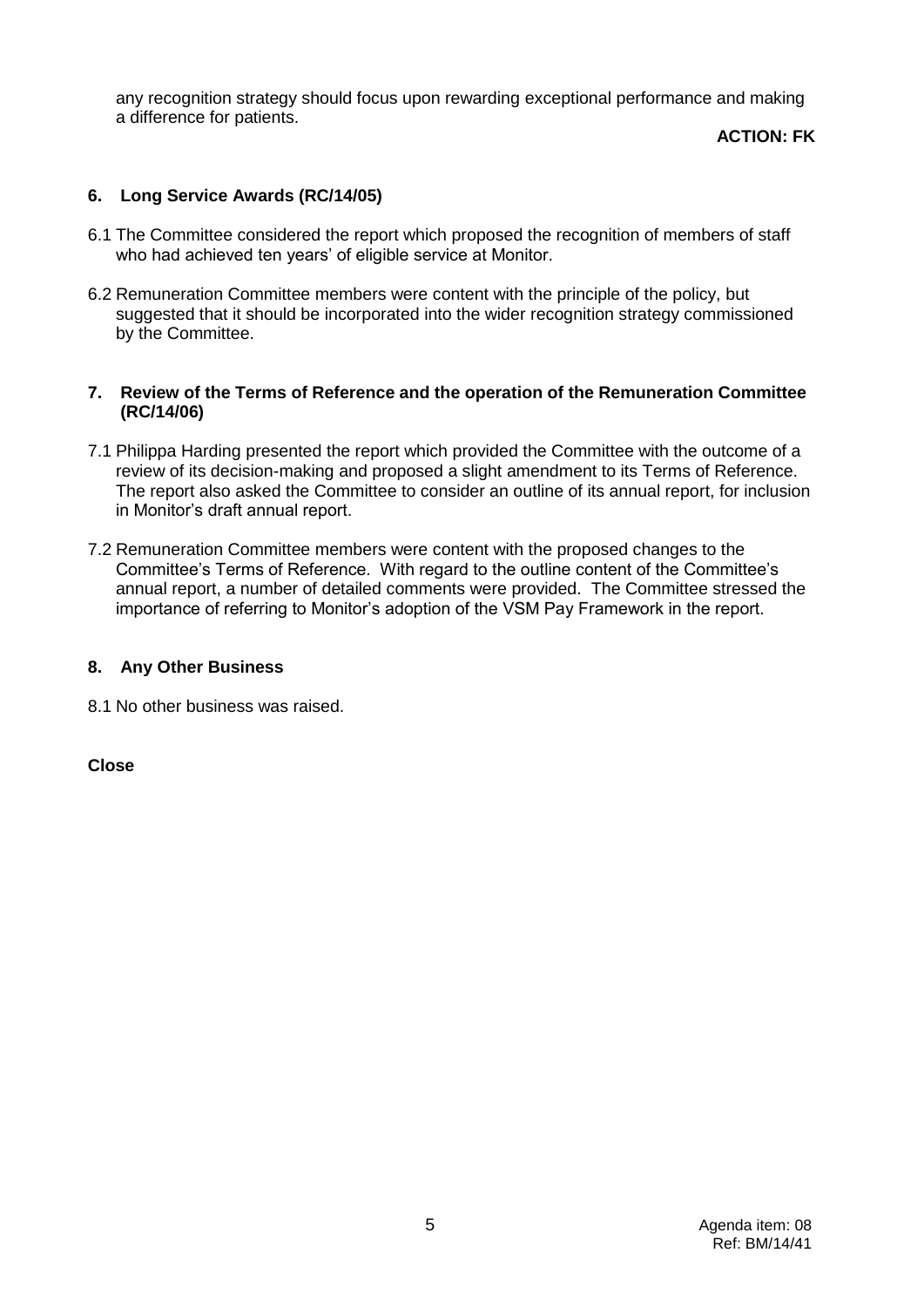

### **ANNEX B**

# **REMUNERATION COMMITTEE TERMS OF REFERENCE**

### **1. Purpose**

1.1 The purpose of the Committee is to ensure that Monitor operates a formal and transparent procedure for developing policy on executive remuneration and for fixing the remuneration packages of individual directors. The Committee also has a role in ensuring that Monitor is able to recruit and retain a high performing workforce.

## **2. Membership**

- 2.1 The Committee shall comprise at least three members, all of whom shall be nonexecutive directors. Members of the Committee shall be appointed by the Board, on the recommendation of the Nomination Committee and in consultation with the chair of the Remuneration Committee. The Chairman of the Board may also serve on the Committee as an additional member if they were considered to be independent on their appointment as Chairman.
- 2.2 Only members of the Committee have the right to attend Committee meetings. However, other individuals, such as the Chief Executive, the Executive Director of Organisation Transformation and external advisers may be invited to attend all or part of any meeting as and when appropriate and necessary.
- 2.3 Appointments to the Committee are made by the Board and shall be for a period of up to three years, which may be extended for further periods of up to three years, provided the director still meets the criteria for membership of the Committee.
- 2.4 The Board shall appoint the Committee chair who shall be a non-executive director.

# **3. Secretary**

3.1 The Board Secretary or their nominee shall act as the secretary of the Committee.

### **4. Quorum**

4.1 The quorum necessary for the transaction of business shall be two members. A duly convened meeting of the Committee at which a quorum is present shall be competent to exercise all or any of the authorities, powers and discretions vested in, or exercisable, by the Committee.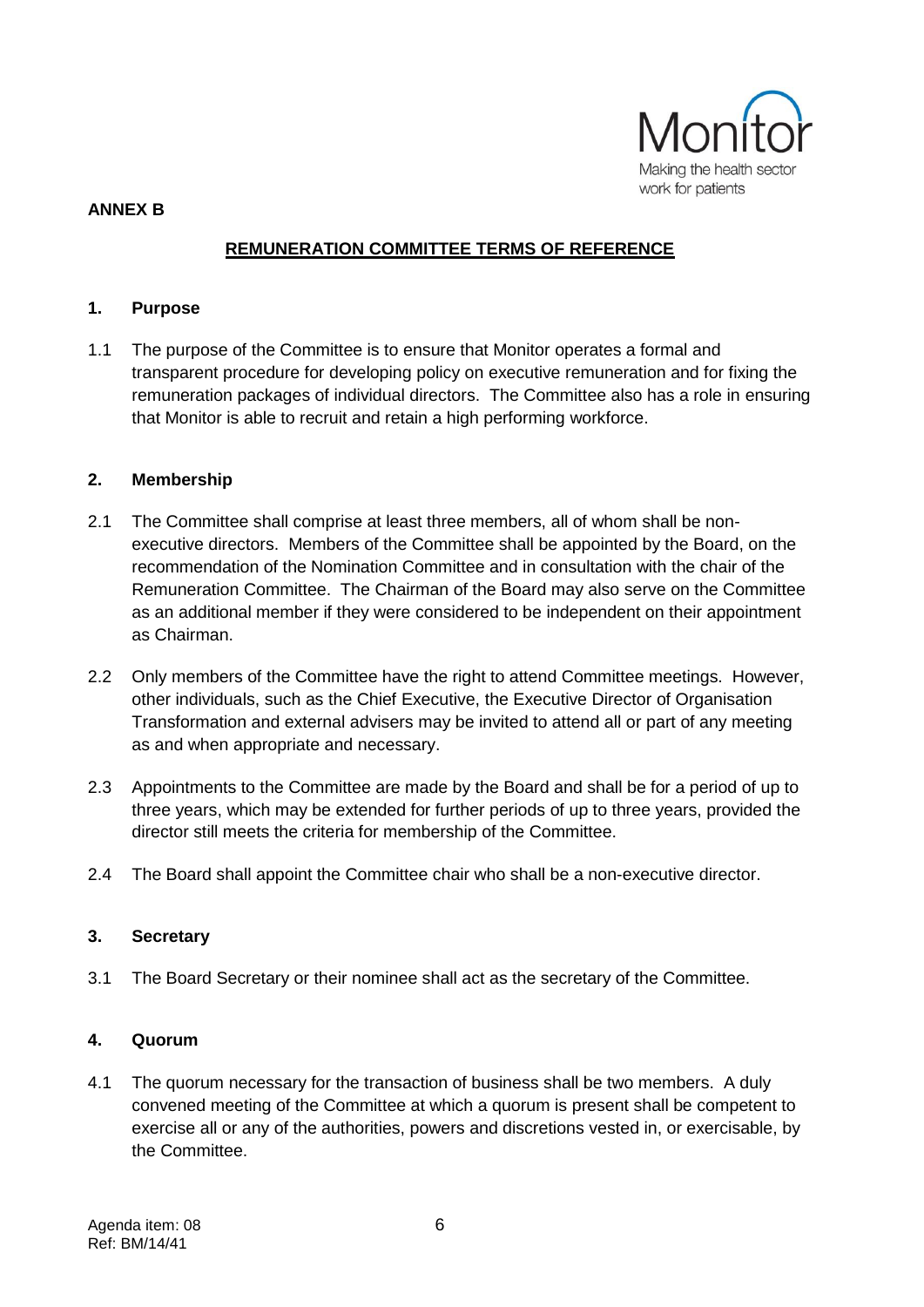# **5. Frequency of Meetings**

5.1 The Committee shall meet at least once a year and otherwise as required.

# **6. Notice of Meetings**

- 6.1 Meetings of the Committee shall be called by the secretary of the Committee at the request of the Committee chair.
- 6.2 Unless otherwise agreed, notice of each meeting confirming the venue, time and date together with an agenda of items to be discussed, shall be circulated to each member of the Committee, any other person required to attend and all other non-executive directors, no later than five working days before the date of the meeting. Supporting papers shall be sent to Committee members and to other attendees as appropriate, at the same time.

## **7. Minutes of Meetings**

- 7.1 The secretary shall minute the proceedings and resolutions of all Committee meetings, including recording the names of those present and in attendance.
- 7.2 Draft minutes of the Committee meetings shall be circulated promptly to all members of the Committee. Once approved, minutes should be circulated to all other members of the Board, unless it would be inappropriate to do so.

# **8. Conduct of Meetings**

8.1 Except as outlined above, meetings for the Committee shall be conducted in accordance with the relevant provisions of Monitor's Rules of Procedure.

# **9. Duties**

- 9.1 The Committee shall:
	- 9.1.1 Determine and agree with the Board the framework or broad policy for the remuneration of Monitor's chief executive, executive directors and other members of the organisation's senior executive management, to be proposed for Secretary of State for Health approval. The remuneration of the Chairman and the non-executive members of the Board is determined by the Secretary of State for Health. No executive shall be involved in any decisions as to their own remuneration;
	- 9.1.2 In determining such policy, take into account all factors which it deems necessary including relevant legal and regulatory requirements, Treasury guidance and other best practice as appropriate. The objective of such policy shall be to ensure that Monitor's senior executives are provided with appropriate incentives to encourage enhanced performance and are, in a fair and responsible manner, rewarded for their individual contributions to the success of the organisation;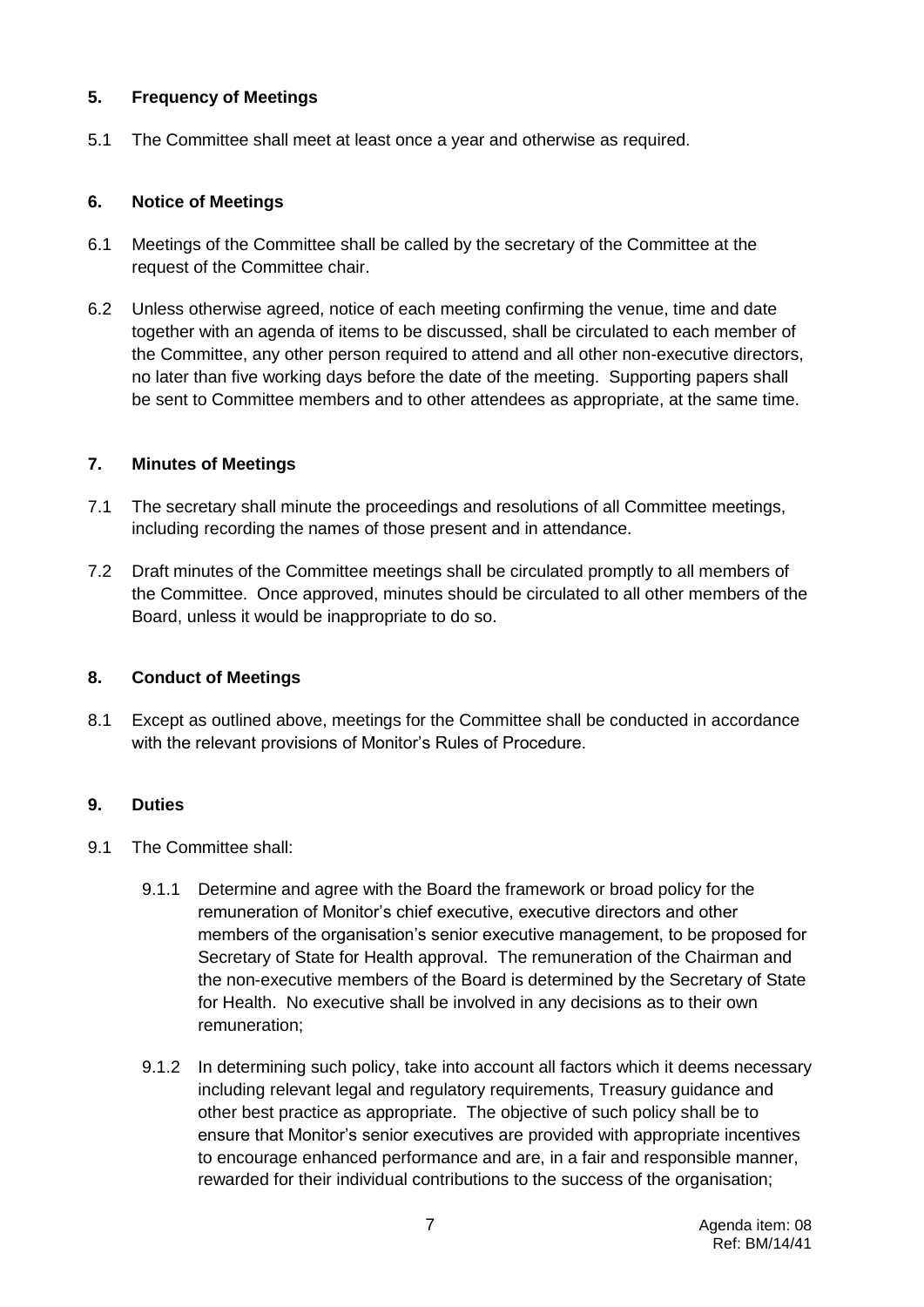- 9.1.3 Within the terms of the agreed policy and in consultation with the Chairman of the Board and the Chief Executive, as appropriate, determine the total individual remuneration package of each of Monitor's senior executives including bonuses and incentive payments. In determining such arrangements give due regard to any relevant legal requirements and Treasury guidance;
- 9.1.4 Ensure that contractual terms on termination, and any payments made are fair to the senior executive involved, and Monitor, so that failure is not rewarded and that the duty to mitigate loss is fully recognised;
- 9.1.5 Review the ongoing appropriateness and relevance of the organisation's remuneration policy for Monitor's senior executives;
- 9.1.6 Obtain reliable, up-to-date information about remuneration in other organisations similar to Monitor. The Committee shall have full authority to commission any reports or surveys which it deems necessary to help fulfil its obligations;
- 9.1.7 Consider and advise on initiatives to address specific recruitment and/or retention issues;
- 9.1.8 Determine and agree with the Board the design of, and the targets for, any performance related pay schemes operated by Monitor as well as the total annual payments made under such schemes;
- 9.1.9 Agree Monitor's policy on staff remuneration and associated conditions of service, benefits and compensation commitments (including pension rights) on early termination;
- 9.1.10 Review and note annually the remuneration trends across Monitor;
- 9.1.11 Oversee any major changes in employee benefits structures across Monitor; and
- 9.1.12 Agree the policy for authorising claims for expenses from the directors.

# **10. Reporting Responsibilities**

- 10.1 The Committee's chair shall report formally in writing to the Board on its proceedings after each meeting on all matters within its duties and responsibilities.
- 10.2 The Committee shall make whatever recommendations to the Board it deems appropriate on any area within its remit where action or improvement is needed.
- 10.3 The Committee shall produce a report to be included in Monitor's annual report about its activities and Monitor's remuneration policy and practices.